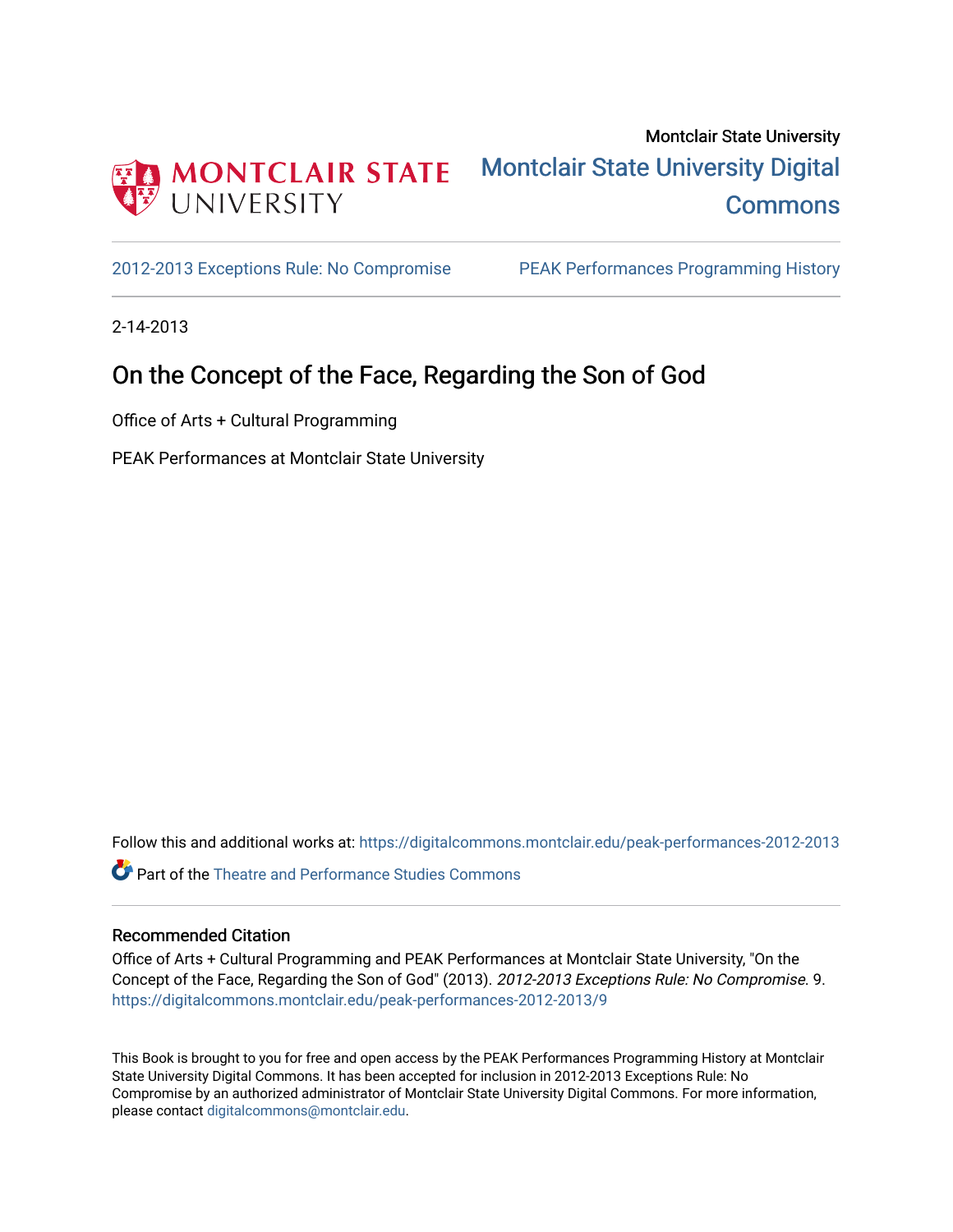#### **PROGRAM NOTES**

*On the Concept of the Face, Regarding the Son of God* was previously presented in Essen, Germany, andAntwerp, Belgium. It was intended as the first part of a diptych with*The Minister's BlackVeil.*

It starts with this. I want to meet Jesus in His most extreme absence.There is no face of Jesus. I can look at paintings and statues. I know of a thousand or more painters from the past who spent half their time trying to reproduce the ineffable, almost invisible grimace of regret that would surface about His lips.And now? Now there is no He.

What makes its way in me more than anything is the will: to put together the will and the face of Jesus. I want to be before the face of Jesus, although what strikes me above all is the first part of that phrase: I want.

*—Romeo Castellucci*

The production does not tell about Jesus, nor about worship; it has no social condemnation and does not seek to be easily provocative.At the same time, Castellucci keeps his distance from both mysticism and debunking because, in the end, it's just the picture of a man.A man who is exposed naked in front of other men who, in turn, are exposed naked by that man.

In *On the Concept of the Face,*Romeo Castellucci once again turns to an apical icon of human history.The play takes place in front of a Renaissance painting of Jesus at the moment of the *Ecce homo* ("behold the man," referring to the moment in the Passion when Jesus is presented to the mocking crowd). In the Renaissance tradition, Christ is depicted looking the spectator in the eyes with a powerful, dramatic, inscrutable expression. In this calculated confusion of gazes touching and crossing,the Face of God's Son becomes the picture of the man, of a man, or even of the spectator. And so, in the performance, the sight of God becomes a sort of light illuminating a series of human actions that can be good, evil, disgusting, or innocent.

The performance, from its very title, imposes initials which synthesize the name "Jesus" at the maximum degree; Jesus is a name that is so present for so many millions of people that it can become almost invisible because it is so deeply implicit. It is present beyond conscience and science, beyond feeling and history; it is essentially and radically present, apart from one's will.

*On the Concept of the Face, Regarding the Son of God* displays some of Socìetas theater's fundamental ideas: religion not as a mystical or theological manifestation but as part of that set of primary images and practices from which the theater draws.A vocabulary of diffuse symbols and signs that can form the basis for multiple, contradictory, and even embarassing relationships is launched at the spectator, who becomes the reagent of this universe.

#### **ABOUT THE ARTISTS**

**Romeo Castellucci** (Concept and Direction) was born in 1960 in Cesena, Italy. He graduated with a degree in painting and scenography from the Academy of Fine Arts in Bologna. In 1981, with Claudia Castellucci and Chiara Guidi, he founded Socìetas Raffaello Sanzio. Since then he has produced, written, and directed numerous plays and designed scenery, lights, sound, and costumes. He is known all over the world as a creator of theater based on the totality of the arts, aimed at creating an integrated perception; he has also written various essays on the theory of directing plays, which trace the development of his type of theater. His directing is characterized by dramatic lines that are not subject to the primacy of literature but, rather, make of theater a plastic, complex, visually rich art.This has developed a language that can be understood in the same way that music, sculpture, painting, and architecture can be. His plays are regularly produced by the most prestigious theaters and festivals all over the world.

In 2007 the artistic directors of the Festival d'Avignon named Castellucci associate artist for the festival's 62nd season in 2008.There he presented the powerful trilogy *Inferno, Purgatorio, Paradiso,* inspired by Dante's *Divine Comedy*. In 2010 *Le Monde* named the trilogy the best play and one of the ten most influential cultural events in the world for the decade 2000–2010. In 2012 he completed this project with *The Four Seasons Restaurant*. In 2011 he produced RichardWagner's *Parsifal* atThéâtre La Monnaie–De Munt in Brussels.

In 2010 Castellucci started the project that led to *On the Concept of the Face, Regarding the Son of God* and*The Minster's BlackVeil.On the Concept of the Face* is his third work to be presented at Montclair State as part of Peak Performances: *Hey Girl!* was performed in 2008 and *Tragedia Endogonidia* in 2005.

Castellucci is also the author of various dramaturgical works, including *Il teatro della Socìetas Raffaello Sanzio* (Ubulibri,Milano, 1992), *Epopea della Polvere* (Ubulibri,Milano, 2001), *Les Pélerins de la matière* (Les Solitaires Intempestifs, Besançon, 200), *Epitaph* (Ubulibri, Milano, 2005), *TheTheatre of Socìetas Raffaello Sanzio* (Routledge, London and NewYork, 2007), and *Itinera* (Trajectoires de la forme, *Tragedia Endogonidia*,Arles,Actes Sud, 2008).

**Socìetas Raffaello Sanzio** was founded in 1981 by Romeo Castellucci, Chiara Guidi, and Claudia Castellucci, who share an idea of the theater based on a predominantly plastic and sonic dimension. Romeo Castellucci is an author and director; he is also in charge of staging, costumes, and lights, according to a unified principle of dramatic composition, which also includes the graphics for books and programs of the Socìetas. Chiara Guidi, author and director of a sonic theater, has been in charge of the dramatic rhythm and vocal elements of almost all performances by the Socìetas. She is interested in an art shared with children and in the 1990s started an experimental Children'sTheatre School.Guidi directs the performances held at Teatro Comandini, an old iron-turning school that in 1989 became the Company's headquarters. Claudia Castellucci is a teacher, decorator, and author of dramatic and theoretical texts; she has started numerous free research school cycles based on gymnastics and philosophy.

SON: All right, Dad. SON: All right, Dad. SON: All right, Dad. FATHER: ... SON: How're you doing this morning? Sleep OK?Watching something good?What's onTV? FATHER: ... an... an... animals. SON:Great! Documentaries are my favorite.What are they? Penguins?Well, I've prepared your sweets... SON:What a mess! Eh... eh... eh... SON: OK, then, Dad, I'll be on my way, see you later. What is it, not feeling too good? FATHER: No, it's just... SON: You've done one? You've done one? Hey, no problem. If you've done one, I'll change your nappy. FATHER: ... SON: Hey, it's no big deal. Dad. Come here and I'll change you. Wait a minute, I'll be right back. SON: I'm here!... Dad, the slippers!!!! Let's do this, now slip off your bathrobe. SON: Come on, Dad, take it easy, let's sit you down. I'll get some water. Be right back. FATHER: Sorry, sorry, I'm sorry, I'm sorry... I'm sorry, it's just that... SON: Look, there's no need to say sorry, you know. I've told you before. Come on, Dad, up we get... SON: It's all right, Dad... FATHER: Sorry. SON: Shut up and help me change you. Turn around. Wait, I'll lift up your vest. Up, that's it. You don't half stink, you know, Dad. FATHER: ... SON: Look, I was just kidding. We all stink when we've done one, you know that. OK, Dad? Is the water too cold? FATHER: ... no… it's fine SON: I'll go get a towel. SON: Come on now, Dad, sit yourself down. This evening Auntie will come to visit us. SON: Where have you been putting your hands, Dad? FATHER: ... No!... SON: Give me your hands then... that's it... we'll clean it all up, Dad, I put your glasses on the table so you'll easily find them. FATHER: Sorry... I'm sorry... I'm so sorry... SON: I've told you,stop saying sorry.Gets on my nerves…What are you doing?You crying?Are you crying?What is it,Dad? Pack it in. Just pack it in. SON: Come on Dad. It's all right... It's all right... SON: What's up, Dad? Still feeling bad. Aren't you done? FATHER: No, it's just... SON:You got diarrhea again?What have you been eating? FATHER: Sorry, I'm sorry.... SON:Don't worry,Dad...Do you know what we'll do now? I take your wheelchair and we clean everything again. Stand up now... SON: You dirty, dirty man, Dad! Can't you hold on at all? FATHER: Sorry, I'm sorry.... SON: Don't say sorry, please, Dad! I can't stand it any more! FATHER: No, sorry, I'm just... SON: Maybe you're tired Dad! Shall we go to bed? I'll bring your medicines, I'm coming... SON: Dad, what's happened to you...What's wrong...What, Dad... Dad... Dad... Dad... FATHER: Sorry, I'm sorry, I'm so sorry... Forgive me... forgive me... forgive me...

The Socìetas's productions have been staged all over the world in major international festivals and theaters: *Santa Sofia* (1986); *La Discesa di Inanna* (1989);*Gilgamesh* (1990); *Amleto* and *La veemente esteriorità della morte di un mollusco* (1992); *Masoch. I trionfi del teatro come potenza passiva,colpa,sconfitta* and *Hänsel e Gretel* (1993); *Buchettino* (1994);*Orestea (una commedia organica?)* (1995);*Giulio Cesare* (1997); *Pelle d'Asino* (1998);*Genesi, from the museum of sleep* and *Voyage au bout de la nuit* (1999); and *Il Combattimento*, with music by Claudio Monteverdi and Scott Gibbons (2000). *Tragedia Endogonidia* (2002–2004) is a cycle consisting of eleven episodes named after as many cities; it is a gigantic overview of tragedy inWestern reality, a journey through the main cities in Europe, which became the focus of the drama. After this intense joint enterprise, the society members began creating their individual works.

#### **Awards and Honors**

- 1995 Ubu special prize for resistance, following the exclusion of Socìetas Raffaello Sanzio from public participation in contemporary theater by the Ministry of Tourism and Entertainment of the Republic of Italy.
- 1996 Masque d'Or Prize,*Orestea (una commedia organica?)* for best foreign play of the year, FestivalTheatre des Ameriques, Montreal, Quebec.
- 1997 Ubu prize for best play of the year for *Giulio Cesare.*
- 1998 European Prize for NewTheatre to Socìetas Raffaello Sanzio,Taormina.
- 1999 Grand Prix de la Critique-Paris to Romeo Castellucci for the scenography of *Genesi, from the museum of sleep.*
- 2000 Prize for Best International Production to *Genesi, from the museum of sleep* at the DublinTheatre Festival.
- 2002 On February 22, Romeo Castellucci received the title "Chevalier desArts et des Lettres" by the Ministry of Culture of the French Republic in the person of Cathérine Tasca.
- 2004 Special UBU Prize 2004 to Romeo Castellucci for his work in developing *Tragedia Endogonidia.*
- 2005 Romeo Castellucci was director of the theater section of the Venice Biennale.
- 2006 Special Ubu prize 2006 to Romeo Castellucci for directing the theater section of the Venice Biennale, with his program *Pompeii:The Novel of Ashes*.
- 2006 Special "Interdisciplinary" prize assigned June 9th by the University of Bologna to Socìetas Raffaello Sanzio.
- 2010 *Le Monde* nominated the cycle of the *Divine Comedy* by Romeo Castellucci as one of the ten most influential cultural events in the world for the decade 2000–2010.
- 2010 Butaca Prize, Barcelona, Spain, best international play for the cycle of the *Divine Comedy*.
- 2011 Prix Europe Francophone by the Syndicat de la critique Théâtre, Musique et Danse for RichardWagner's *Parsifal* produced at theThéâtre La Monnaie–De Munt/ La Monnaie in Brussels.

### **Theater**

#### **DIALOGUE BETWEEN AN OLD FATHER AND HIS SON**

Father **Gianni Plazzi** Son **Sergio Scarlatella**